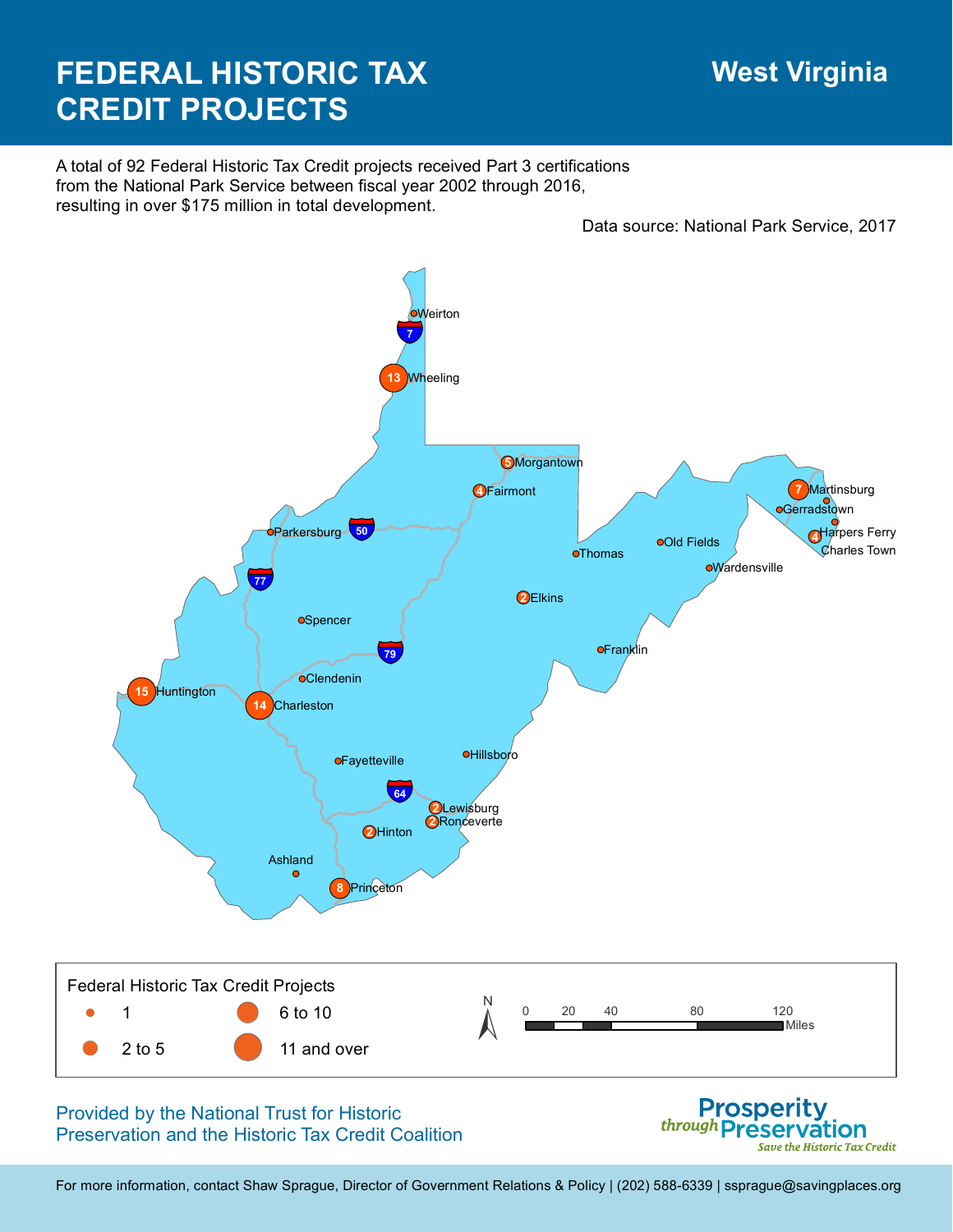## **State of West Virginia** Economic Impacts of HTC Investment, FY 2002-2016

| <b>Total Number of Projects Rehabilitated:</b><br><b>Total Development Costs:</b><br><b>Total Qualified Rehabilitation Expenditures:</b><br><b>Federal HTC Amount:</b> | 92<br>\$175,895,959<br>\$145,993,646<br>\$29,198,729 |
|------------------------------------------------------------------------------------------------------------------------------------------------------------------------|------------------------------------------------------|
|                                                                                                                                                                        |                                                      |
| <b>Total Number of Jobs Created:</b>                                                                                                                                   | 3,534                                                |
| Construction:                                                                                                                                                          | 1,725                                                |
| Permanent:                                                                                                                                                             | 1,809                                                |
| Total Income (Net of Taxes) Generated:                                                                                                                                 | \$170,062,900                                        |
| Household:                                                                                                                                                             | \$92,129,800                                         |
| Business:                                                                                                                                                              | \$77,933,100                                         |
| <b>Total Taxes Generated:</b>                                                                                                                                          | \$35,721,600                                         |
| Local:                                                                                                                                                                 | \$3,791,700                                          |
| State:                                                                                                                                                                 | \$5,009,300                                          |
| Federal:                                                                                                                                                               | \$26,920,600                                         |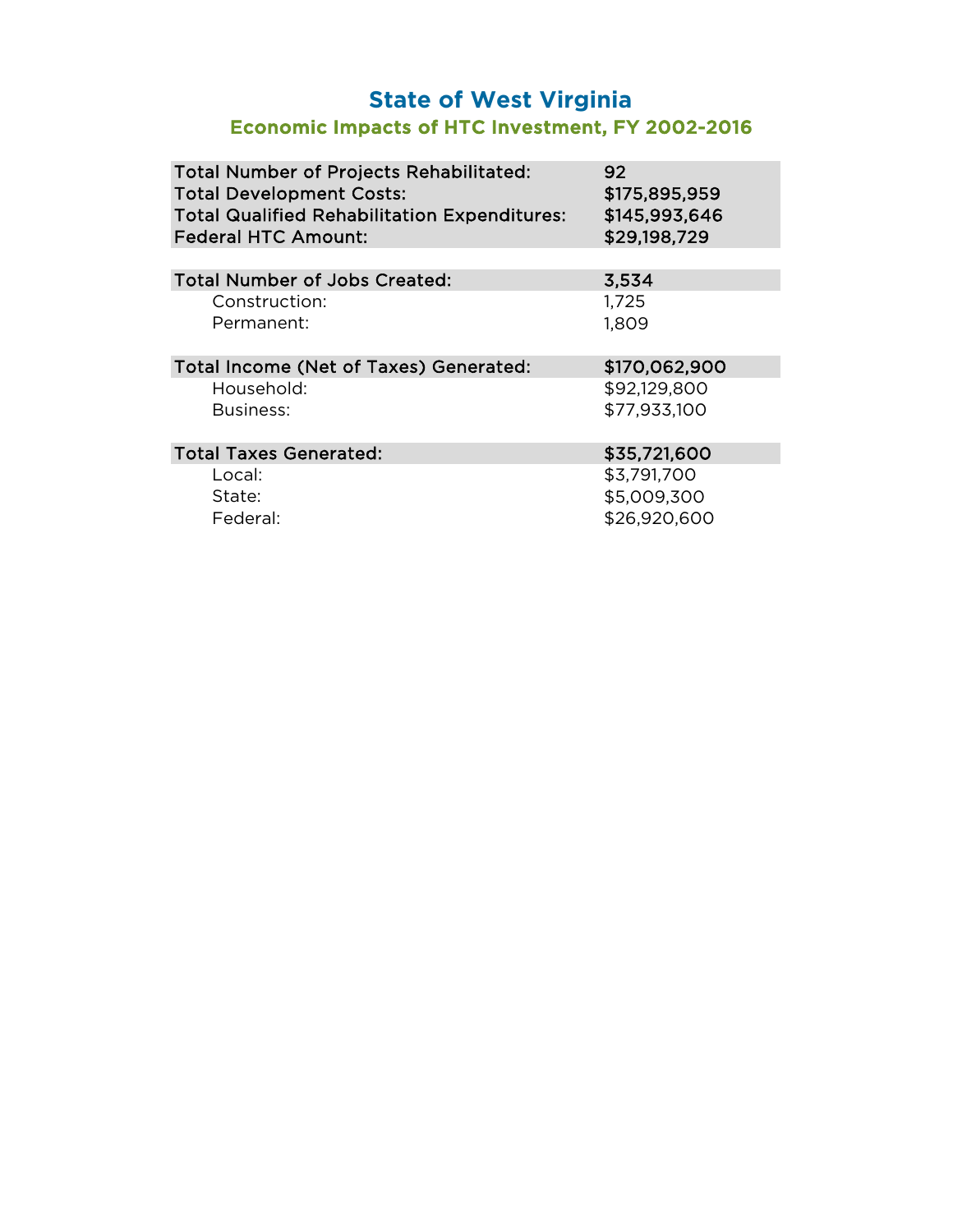## **West Virginia Historic Tax Credit Projects, FY 2002 - 2016**

| <b>Project Name</b>                                         | <b>Address</b>                           | <b>City</b>         | Year | Qualified<br><b>Rehabilitation</b><br><b>Expenditures</b> | <b>Use</b> |
|-------------------------------------------------------------|------------------------------------------|---------------------|------|-----------------------------------------------------------|------------|
| Ashland Coal Company Store                                  | Rt. 17                                   | Ashland             | 2007 | \$951,179                                                 | Multi-Use  |
| <b>Schewels Building</b>                                    | 201 North George Street                  | <b>Charles Town</b> | 2007 | \$2,307,708                                               | Office     |
| Jefferson County Magistrate'S Office<br><b>Building</b>     | 120 South George Street                  | <b>Charles Town</b> | 2006 | \$1,543,425                                               | Multi-Use  |
| Name Not Reported                                           | 213-215 W. Washington<br><b>Street</b>   | <b>Charles Town</b> | 2006 | \$279,286                                                 | Multi-Use  |
| C. Broadway Rouss Memorial Hall                             | 108 North George Street                  | <b>Charles Town</b> | 2003 | \$512,492                                                 | Office     |
| Name Not Reported                                           | 233 Hale Street                          | Charleston          | 2016 | Not Reported                                              | Commercial |
| Name Not Reported                                           | 231 Hale Street                          | Charleston          | 2016 | Not Reported                                              | Office     |
| Name Not Reported                                           | 713 Lee Street                           | Charleston          | 2014 | \$931,023                                                 | Office     |
| <b>Quarrier Diner Building</b>                              | 1022 Quarrier Street                     | Charleston          | 2012 | \$852,950                                                 | Other      |
| Guy Gibson House (The Grubb Law<br>Group)                   | 1114 Kanawha<br><b>Boulevard East</b>    | Charleston          | 2012 | \$665,679                                                 | Commercial |
| Lowenstein & Sons Hardware Building                         | 223-225 Capitol Street                   | Charleston          | 2011 | \$2,000,000                                               | Commercial |
| Name Not Reported                                           | 227 Hale Street                          | Charleston          | 2010 | \$630,000                                                 | Multi-Use  |
| (Formerly S.S. Kresge Building)                             | 209-213 Capitol Street                   | Charleston          | 2009 | \$6,203,999                                               | Multi-Use  |
| The Ort Building                                            | 301-303 Washington<br><b>Street West</b> | Charleston          | 2009 | \$900,000                                                 | Commercial |
| Capito House                                                | 1605 Virginia Street<br>East             | Charleston          | 2007 | \$498,261                                                 | Commercial |
| <b>Hoyer Building</b>                                       | 901 Quarrier Street                      | Charleston          | 2006 | \$3,366,000                                               | Commercial |
| Name Not Reported                                           | 1503 Virginia Street                     | Charleston          | 2006 | \$180,000                                                 | Housing    |
| Sunrise                                                     | 746 Myrtle Road                          | Charleston          | 2005 | \$2,200,000                                               | Office     |
| Smith-Gilinan House                                         | 1223 Virginia Street<br>East             | Charleston          | 2003 | \$1,404,901                                               | Office     |
| Clendenin School Ltd                                        | 107 Koontz Ave.                          | Clendenin           | 2011 | \$5,100,000                                               | Housing    |
| First Ward School                                           | 1301 South Davis<br>Avenue               | Elkins              | 2013 | \$3,488,587                                               | Housing    |
| <b>Valley Supply Company</b>                                | 11th Street and Railroad<br>Avenue       | Elkins              | 2011 | \$200,557                                                 | Other      |
| Our Country Corner                                          | 225 Fairmont Avenue                      | Fairmont            | 2016 | \$110,000                                                 | Commercial |
| Name Not Reported                                           | 706 Benoni Avenue                        | Fairmont            | 2016 | \$90,819                                                  | Housing    |
| Jacob-Hutchinson Warehouse<br><b>Rehabilitation Project</b> | 205 Fairmont Avenue                      | Fairmont            | 2012 | \$160,000                                                 | Other      |
| G. C. Murphy Co. Bldg.                                      | 314-320 Adams Street                     | Fairmont            | 2004 | \$4,847,843                                               | Multi-Use  |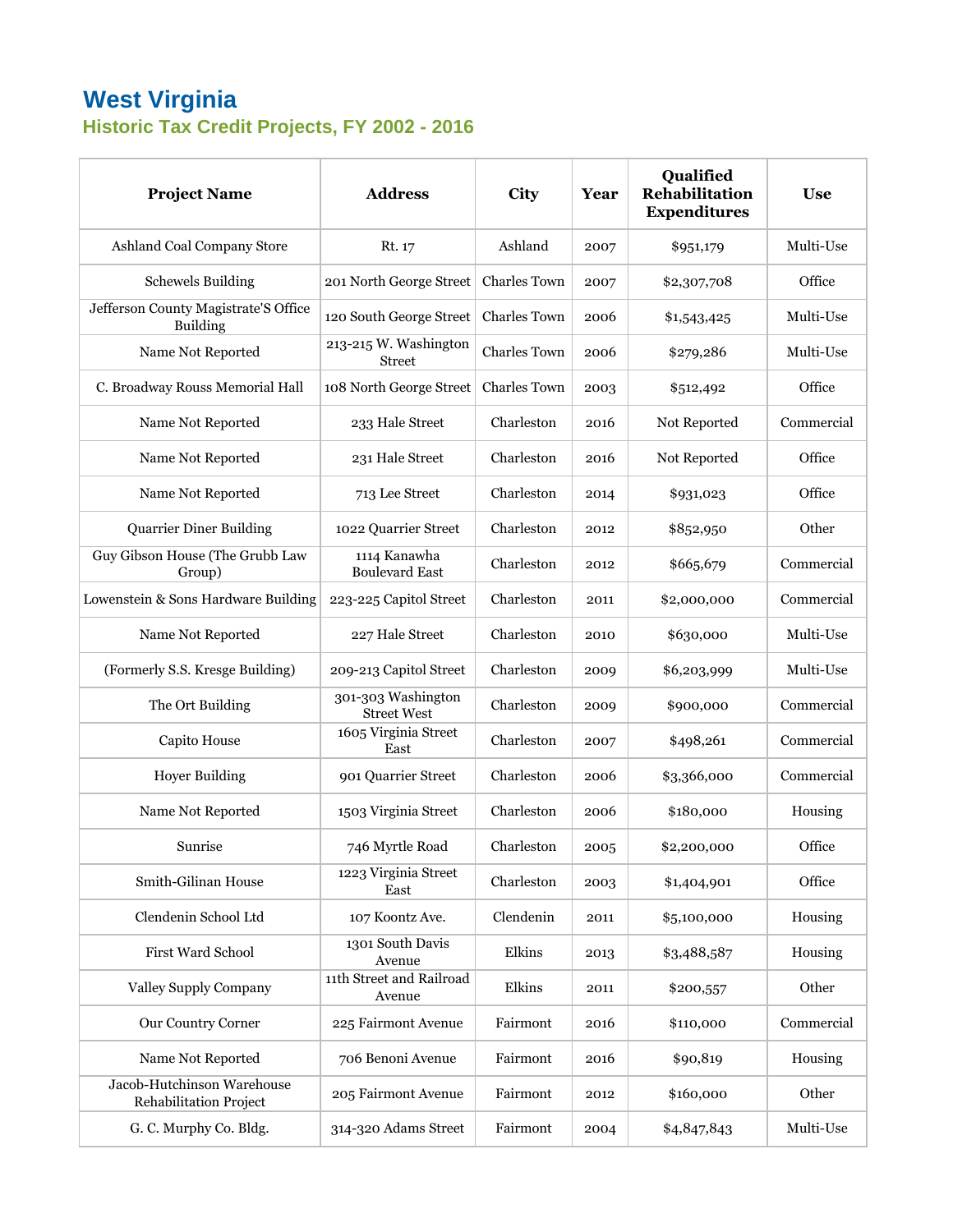| <b>Altamont Hotel</b>                                            | 110 Fayette Avenue Box<br>183                 | Fayetteville         | 2006 | \$127,218    | Hotel        |
|------------------------------------------------------------------|-----------------------------------------------|----------------------|------|--------------|--------------|
| McCoy's Mill                                                     | 293 Thorn Spring Road                         | Franklin             | 2014 | \$190,000    | Housing      |
| Southern Methodist Episcopal Church<br># 15D                     | 183 Dominion Road (Old<br>Virginia Line Road) | Gerradstown          | 2010 | \$235,000    | Commercial   |
| Shenandoah Professional Center The<br>Former ""Kilham Property"" | 36 Bakerton Road                              | <b>Harpers Ferry</b> | 2010 | \$17,855,555 | Multi-Use    |
| <b>Richard Beard House</b>                                       | Hc 64 Box 147                                 | Hillsboro            | 2004 | \$317,322    | Housing      |
| The Ritz Theatre                                                 | 211 Ballengee St.                             | Hinton               | 2011 | \$750,000    | Multi-Use    |
| Name Not Reported                                                | 419 2Nd Avenue                                | Hinton               | 2010 | \$564,975    | Hotel        |
| Liggett & Myers Tobacco Company                                  | 9 27th Street                                 | Huntington           | 2015 | \$1,011,778  | Not Reported |
| Z.T. Wellington House                                            | 415 Main Street                               | Huntington           | 2013 | \$82,100     | Housing      |
| Cm Love & Company Building                                       | 1002 Third Ave                                | Huntington           | 2012 | \$1,912,965  | Commercial   |
| Dickinson Furniture Building                                     | 750-752 Fourth Avenue                         | Huntington           | 2011 | \$651,616    | Commercial   |
| Dickinson Furniture Building                                     | 321-323 8Th Street                            | Huntington           | 2011 | \$651,616    | Commercial   |
| Gideon Building                                                  | 949 Third Avenue                              | Huntington           | 2011 | \$600,000    | Commercial   |
| Dickinson Furniture Building                                     | 325-327 8Th Street                            | Huntington           | 2011 | \$372,938    | Commercial   |
| <b>Fearing Building</b>                                          | 917-919 Third Avenue                          | Huntington           | 2009 | \$700,000    | Commercial   |
| Old Jc Penney Building                                           | 821 Third Avenue                              | Huntington           | 2008 | \$630,423    | Commercial   |
| Name Not Reported                                                | 943 Third Avenue                              | Huntington           | 2008 | \$600,000    | Multi-Use    |
| The Huntington Building                                          | 855 Third Avenue 301<br>Ninth Street          | Huntington           | 2007 | \$2,076,000  | Multi-Use    |
| Travel / Rx / Underwood Law Offices                              | 923 Third Avenue                              | Huntington           | 2007 | \$487,952    | Commercial   |
| H.L. Green/Broh Building                                         | 833 Third Avenue                              | Huntington           | 2006 | \$408,514    | Office       |
| Bazaar-Davis Opera House                                         | 801 Third Avenue                              | Huntington           | 2004 | \$753,031    | Commercial   |
| Douglass High School                                             | 1448 Tenth Street                             | Huntington           | 2003 | \$4,275,689  | Office       |
| Montwell/James Withrow<br>House/John Montgomery House            | 220 N. Jefferson Street                       | Lewisburg            | 2005 | \$1,017,861  | Multi-Use    |
| Tyree Dunn                                                       | 200 South Jefferson<br><b>Street</b>          | Lewisburg            | 2003 | \$285,875    | Office       |
| R. Anthony Blondell Log House                                    | 227 N. Maple Avenue                           | Martinsburg          | 2010 | \$125,414    | Housing      |
| Newberry Properties (Originally Jj<br>Newberry Dime Store)       | 142-144 N. Queen Street                       | Martinsburg          | 2007 | \$325,000    | Office       |
| <b>Henry Bowers House</b>                                        | Rt. 1 Box 1504<br>Poorhouse Road              | Martinsburg          | 2006 | \$358,000    | Multi-Use    |
| The Charles L. Stuckey House                                     | 211 & 211 1/2 W. Burke<br><b>Street</b>       | Martinsburg          | 2005 | \$99,000     | Housing      |
| Name Not Reported                                                | 137-139-141-143 South<br>Queen Street         | Martinsburg          | 2004 | \$285,600    | Housing      |
| Martinsburg Steam Laundry Building                               | 301 East Stephen Street                       | Martinsburg          | 2004 | \$217,000    | Commercial   |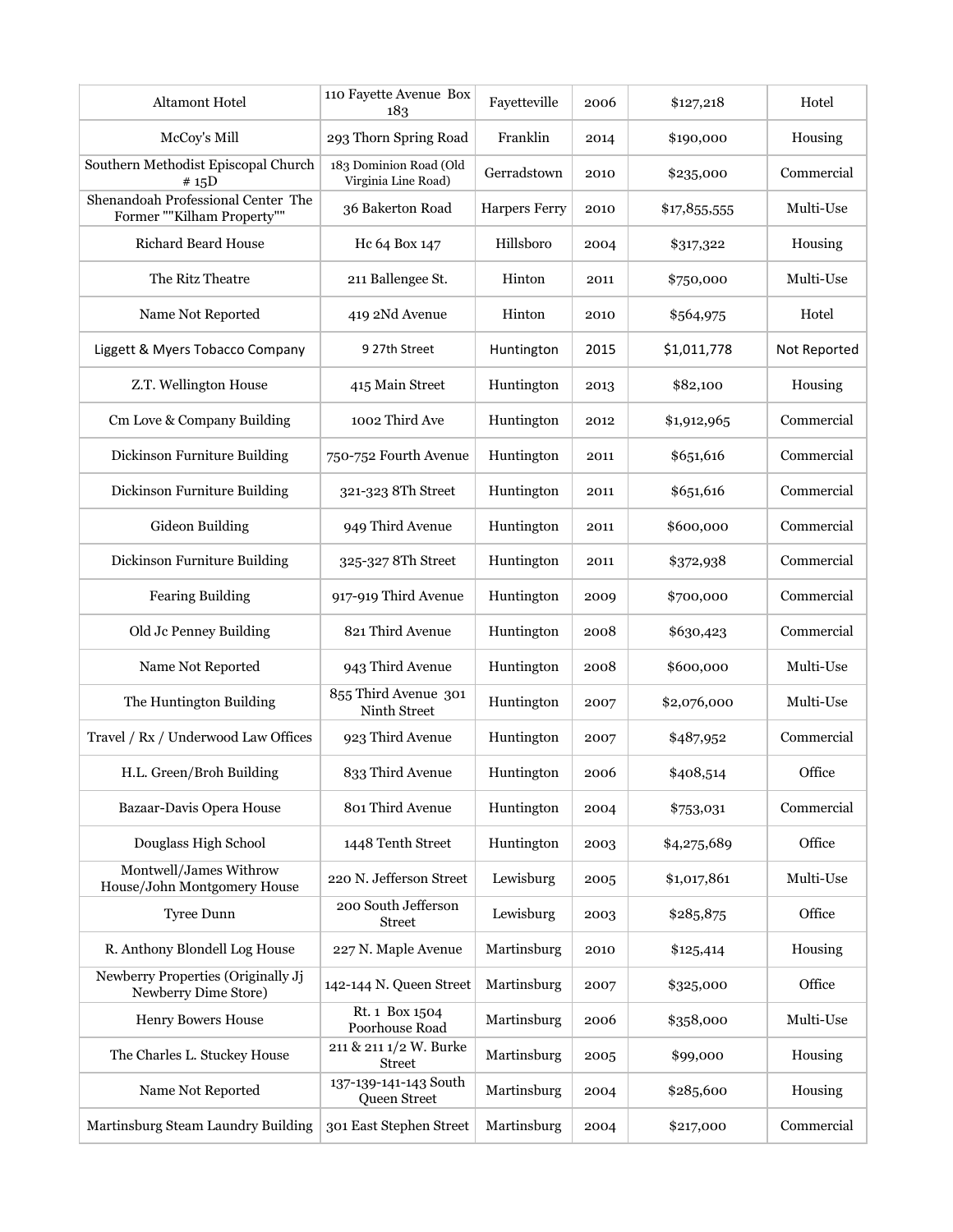| Cumberland Val. & Martinsburg R.R.                                        | 535 West King Street                                            | Martinsburg       | 2001 | \$398,297    | Office       |
|---------------------------------------------------------------------------|-----------------------------------------------------------------|-------------------|------|--------------|--------------|
| Price House                                                               | 270 Walnut Street                                               | Morgantown        | 2014 | \$1,356,711  | Housing      |
| <b>Shisler House</b>                                                      | 276 Walnut Street                                               | Morgantown        | 2011 | \$258,425    | Commercial   |
| <b>Mayer Building</b>                                                     | 442-444 High Street                                             | Morgantown        | 2009 | \$438,200    | Multi-Use    |
| <b>Warner Theatre</b>                                                     | 147 High Street                                                 | Morgantown        | 2006 | \$102,748    | Commercial   |
| Coca-Cola Warehouse Building                                              | 50 Clay Street                                                  | Morgantown        | 2001 | \$900,000    | Multi-Use    |
| Willow Wall Plantation                                                    | 4377 Rte 220 North                                              | Old Fields        | 2005 | \$320,031    | Hotel        |
| Name Not Reported                                                         | 410-415 Avery Street                                            | Parkersburg       | 2003 | \$1,175,000  | Housing      |
| Prince Hotel                                                              | 224 Mercer Street                                               | Princeton         | 2009 | \$1,419,540  | Housing      |
| Virginian Railway Yard Historic<br>District/Building #1 North Repair Shop | Off Of Mercer Street                                            | Princeton         | 2008 | \$22,872,536 | Commercial   |
| <b>Stag Building</b>                                                      | 200 Mercer Street                                               | Princeton         | 2006 | \$2,516,416  | Multi-Use    |
| <b>Mullins Brothers Building</b>                                          | 201& 203 Mercer Street                                          | Princeton         | 2006 | \$1,719,161  | Multi-Use    |
| Sively Company Building                                                   | 207 Mercer Street                                               | Princeton         | 2006 | \$1,713,218  | Multi-Use    |
| <b>Cleaners &amp; Laundry Building</b>                                    | 305 Mercer Street                                               | Princeton         | 2006 | \$1,642,251  | Multi-Use    |
| D&D Saddler & Tack                                                        | 221-225 Mercer Street                                           | Princeton         | 2006 | \$1,271,628  | Multi-Use    |
| <b>Stag Building-Garage</b>                                               | 200 Mercer Street                                               | Princeton         | 2006 | \$434,560    | Commercial   |
| <b>Bower Building</b>                                                     | 216/218 Frankford Rd                                            | Ronceverte        | 2013 | \$138,350    | Housing      |
| <b>Bower Building</b>                                                     | 218 Frankford Rd                                                | Ronceverte        | 2013 | \$138,350    | Housing      |
| Name Not Reported                                                         | 203 South Princess<br><b>Street</b>                             | Shepherdstow<br>n | 2005 | \$40,000     | Housing      |
| Chrystal Water And Power Company/<br>Spencer Water And Ice Company        | <b>Church Street</b>                                            | Spencer           | 2012 | \$150,000    | Other        |
| <b>Schlansky Building</b>                                                 | 212-216 East Avenue                                             | Thomas            | 2014 | \$299,336    | Other        |
| <b>Turner Real Estate Office</b>                                          | 135 West Main Street                                            | Wardensville      | 2007 | \$150,000    | Multi-Use    |
| Rigas Dr. George House                                                    | 3412 West Street                                                | Weirton           | 2006 | \$38,530     | Office       |
| Windsor Manor                                                             | 1143 Main Street                                                | Wheeling          | 2016 | Not Reported | Housing      |
| <b>Riley Building</b>                                                     | N.W. of Fourteenth & Chapline<br>Street (#53 Fourteenth Street) | Wheeling          | 2015 | \$5,740,324  | Not Reported |
| Wheeling Public Library                                                   | 2100 Market Street                                              | Wheeling          | 2013 | \$2,940,000  | Office       |
| Wheeling Island Fire House #5                                             | 128 Zane Street                                                 | Wheeling          | 2011 | \$388,863    | Other        |
| Name Not Reported                                                         | 600 N. Main Street                                              | Wheeling          | 2008 | \$53,469     | Multi-Use    |
| Stone & Thomas Department Store                                           | 1030 Main Street And<br>Market Street                           | Wheeling          | 2007 | \$7,900,000  | Office       |
| The Matthews Building                                                     | 604-606 N. Main Street                                          | Wheeling          | 2006 | \$156,871    | Housing      |